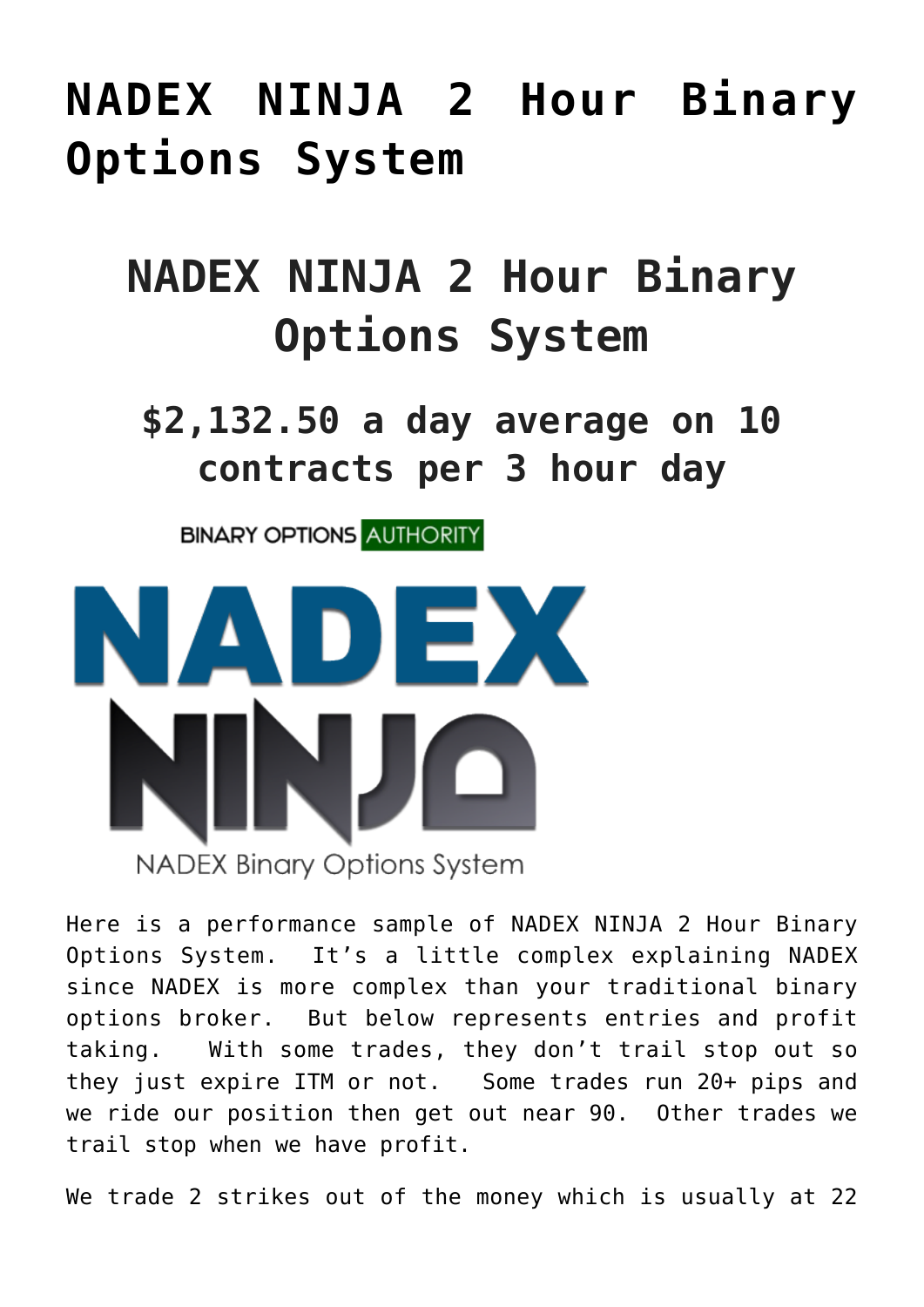to 26 on the by side or 78 to 74 on the sell side. There is premium decay when you are OTM but these are 2 hour binaries so the decay rate is relatively slow. You can just divide the value by minutes left to get decay per minute although it's a decay curve so decay is slower at the start and speeds up unto expiration like a vanilla option.

- Trades OTM out of the money NADEX binaries roughly on average at the price of 25 on the buy and 75 on the sell
- This is a home study course that provides you access online that teaches you a skill for life
- Another powerful price action system you can add to your arsenal and even stack, trade at the same time as other systems.
- Trades for 3 hours a day according to results below between 8 am and 11 although you can trade at any time you want, preferred though are higher momentum times.
- \$2,132.50 a day average on 10 contracts per 3 hour day

| A. Forex Points<br>or ITM if Close<br>to expiration<br>and no use<br>trail stopping: | $13$ -Feb  | 22         | 10         | 9     | ITM      | 8          | 0          | <b>ITM</b> |            |            | $P/L$ on<br>1<br>contract | $P/L$ on<br>10<br>contracts |
|--------------------------------------------------------------------------------------|------------|------------|------------|-------|----------|------------|------------|------------|------------|------------|---------------------------|-----------------------------|
| <b>B. NADEX Profit</b><br>Points Approx.:                                            |            | 65         | 24         | 20    | 75       | 20         | $-25$      | 75         |            |            | \$254.00                  | \$2,540.00                  |
|                                                                                      | $16$ -Feb  | 8          | <b>ITM</b> | 30    | $\Theta$ | 30         | <b>ITM</b> |            |            |            |                           |                             |
|                                                                                      |            | 20         | 75         | 65    | $-25$    | 65         | 75         |            |            |            | \$275.00                  | \$2,750.00                  |
|                                                                                      | $17 - Feb$ | 0          | 0          | 10    | $\Theta$ |            |            |            |            |            |                           |                             |
|                                                                                      |            | $-25$      | $-25$      | 24    | $-25$    | 75         | <b>ITM</b> |            |            |            | \$24.00                   | \$240.00                    |
|                                                                                      | $18$ -Feb  | <b>ITM</b> | 0          | 0     | 5        | <b>ITM</b> | <b>ITM</b> | $\Theta$   | <b>ITM</b> | <b>ITM</b> |                           |                             |
|                                                                                      |            | 75         | $-25$      | $-25$ | 0        | 75         | 75         | $-25$      | 75         | 75         | \$300.00                  | $ $ \$3,000.00 $ $          |

#### Systems Performance Results

So here is the summary of this trading sample which represents real time variables, factors as well. The performance sample is over a trading period of 8 am to 11 pm on EURUSD trading 2 hour binary options that overlap giving us 1 hour binary options. Here are the averages.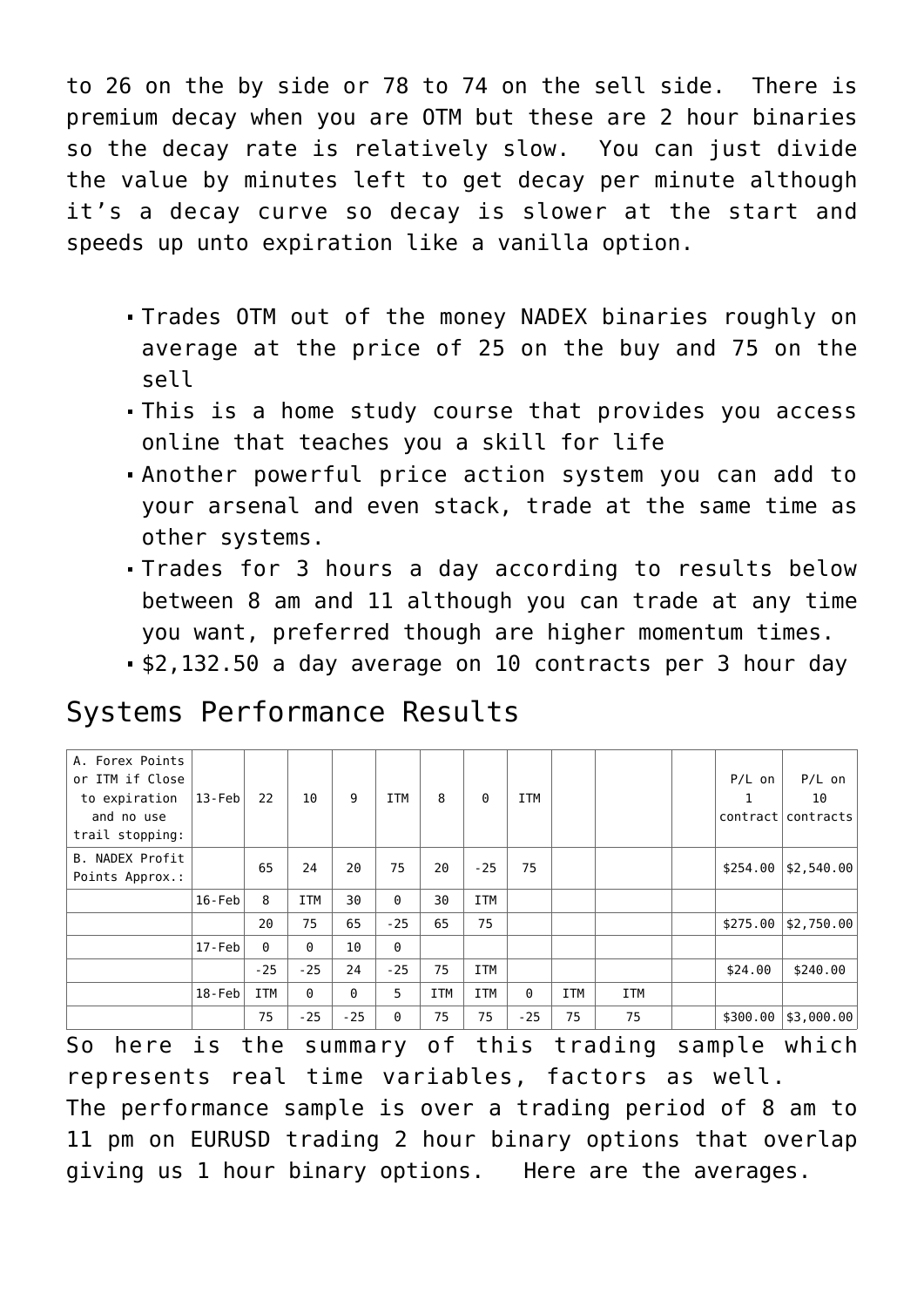| \$213.25 a  | \$2,132.50 a |
|-------------|--------------|
| day average | day average  |
| on 1        | on $10$      |
| contract.   | contracts.   |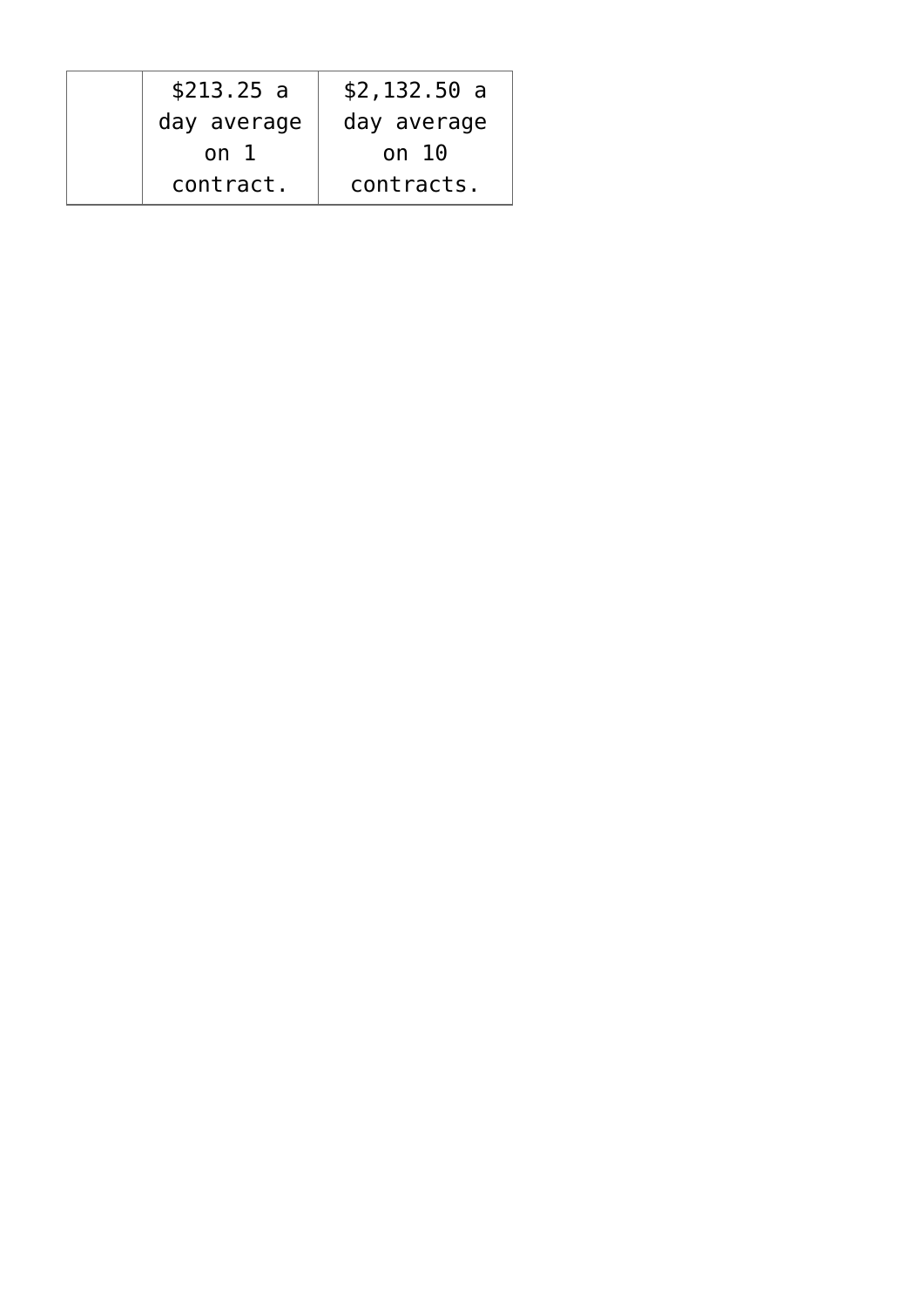

# NADEX NINJA 2 HOUR EXPIRATION **BINARY OPTIONS SYSTEM OFFERS A** "BLUE PRINT" FOR STARTING YOUR OWN TRADING BUSINESS ONLINE...

### \$2,132.50 A DAY SYSTEMS RESULT AVERAGE ON ONLY 10 CONTRACTS **PER 3 HOUR DAY**

Trades OTM out of the money NADEX binaries roughly on average at the price of 25 on the buy and 75 on the sell \* This is a home study course that provides you access online that teaches you a skill for life

\* Another powerful price action system you can add to your arsenal and even stack, trade at the same time as other systems.

 $\boldsymbol{z}$ 

\* Trades for 3 hours a day according to results below between 8 am and 11 although you can trade at any time you want, preferred though are higher momentum times.

\* \$2,132.50 a day average on 10 contracts per 3 hour day